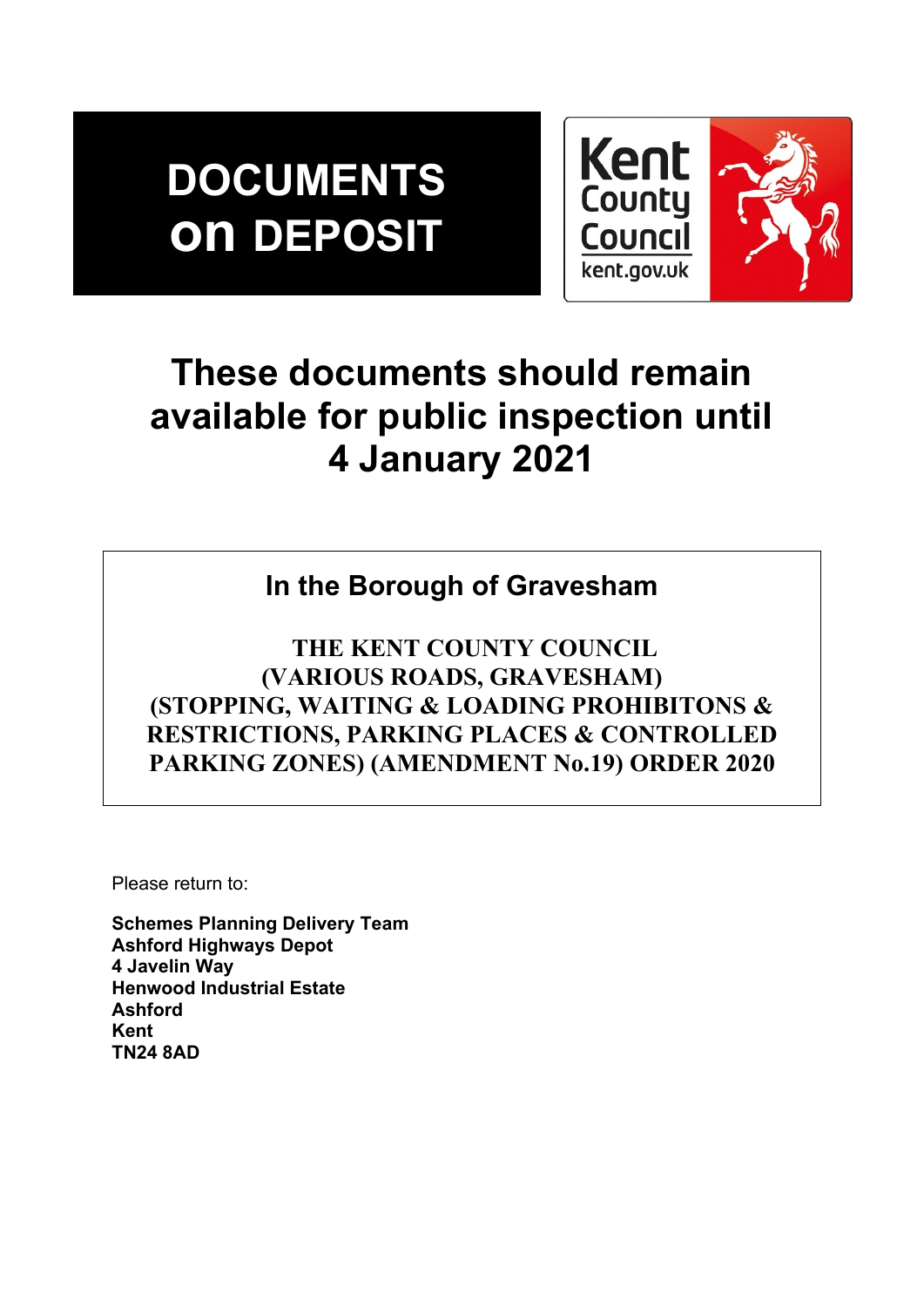### **THE KENT COUNTY COUNCIL (VARIOUS ROADS, GRAVESHAM) (STOPPING, WAITING & LOADING PROHIBITIONS & RESTRICTIONS, PARKING PLACES & CONTROLLED PARKING ZONES) (AMENDMENT No.19) ORDER 2020**

#### **ROAD TRAFFIC REGULATION ORDER ACT 1984**

The KENT COUNTY COUNCIL, acting as the Local Traffic Authority and in exercise of its powers under Sections 1(1) and (2), 2(1) to (3), 4(2), of part of IV of Schedule 9 to the Road Traffic Regulation Act 1984 ('the Act') and of all other enabling powers, after consultation with the Chief Office of Police in accordance with Part III of Schedule 9 to the Act, hereby intends to make the following order:-

- 1. This Order shall come into operation on xx day of xxxxxxxx 2021 and may be cited as The Kent County Council (Various Roads, Gravesham) (Stopping, Waiting, and Loading Prohibitions and Restrictions, Parking Places and Controlled Parking Zones) (Amendment 19) Order 2020 ('this Order')
- 2. The Interpretation Act 1978 shall apply to this Order as it applies for the interpretation of an Act of Parliament.
- 3. Without prejudice to the validity of anything done or to any liability incurred in respect of any act or omission before the coming into operation of this Order, The Kent County Council (Various Roads, Gravesham) (Stopping, Waiting and Loading Prohibitions and Restrictions, Parking Places and Controlled Parking Zones) (Consolidation) Order 2017 ('the Order of 2017') shall have effect as though:
	- (a) Schedule 2 to the 2017 Order is amended by the replacement of the following Map Schedules:

| S <sub>10</sub> | revision 2 replaced by | S <sub>10</sub> | revision 3 |
|-----------------|------------------------|-----------------|------------|
| T <sub>10</sub> | revision 1 replaced by | T <sub>10</sub> | revision 2 |
| U12             | revision 0 replaced by | U12             | revision 1 |
| Y <sub>20</sub> | revision 0 replaced by | Y20             | revision 1 |

GIVEN under the Common Seal of The Kent County Council

This day of 2021

THE COMMON SEAL OF THE KENT COUNTY COUNCIL was hereunto affixed in the presence of: -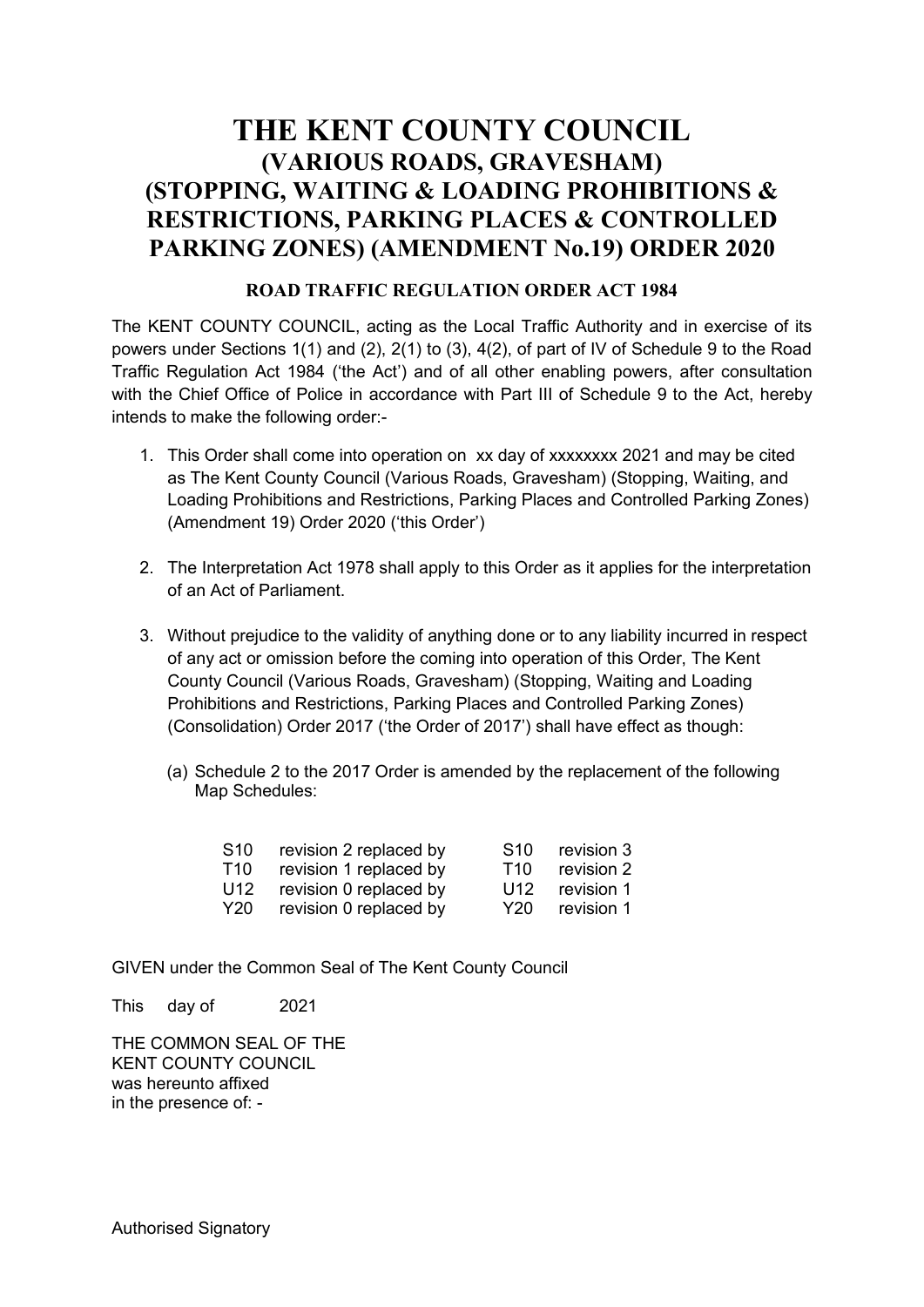## **STATEMENT OF REASON**



### **IN THE BOROUGH OF GRAVESHAM**

#### **THE KENT COUNTY COUNCIL (VARIOUS ROADS, GRAVESHAM) (STOPPING, WAITING AND LOADING PROHIBITIONS AND RESTRICTIONS, PARKING PLACES AND CONTROLLED PARKING ZONES) (AMENDMENT No.19) ORDER 2020**

#### **STATEMENT OF REASONS**

The Kent County Council as traffic authority intends to make the Order referred to above and as shown on the drawing accompanying this document for the following reasons :-

- For avoiding danger to persons or other traffic using the road or any other road or for preventing the likelihood of any such danger arising
- For facilitating the passage on the road or any other road of any class of traffic (including pedestrians).

Simon Jones Director of Highways, Transportation and Waste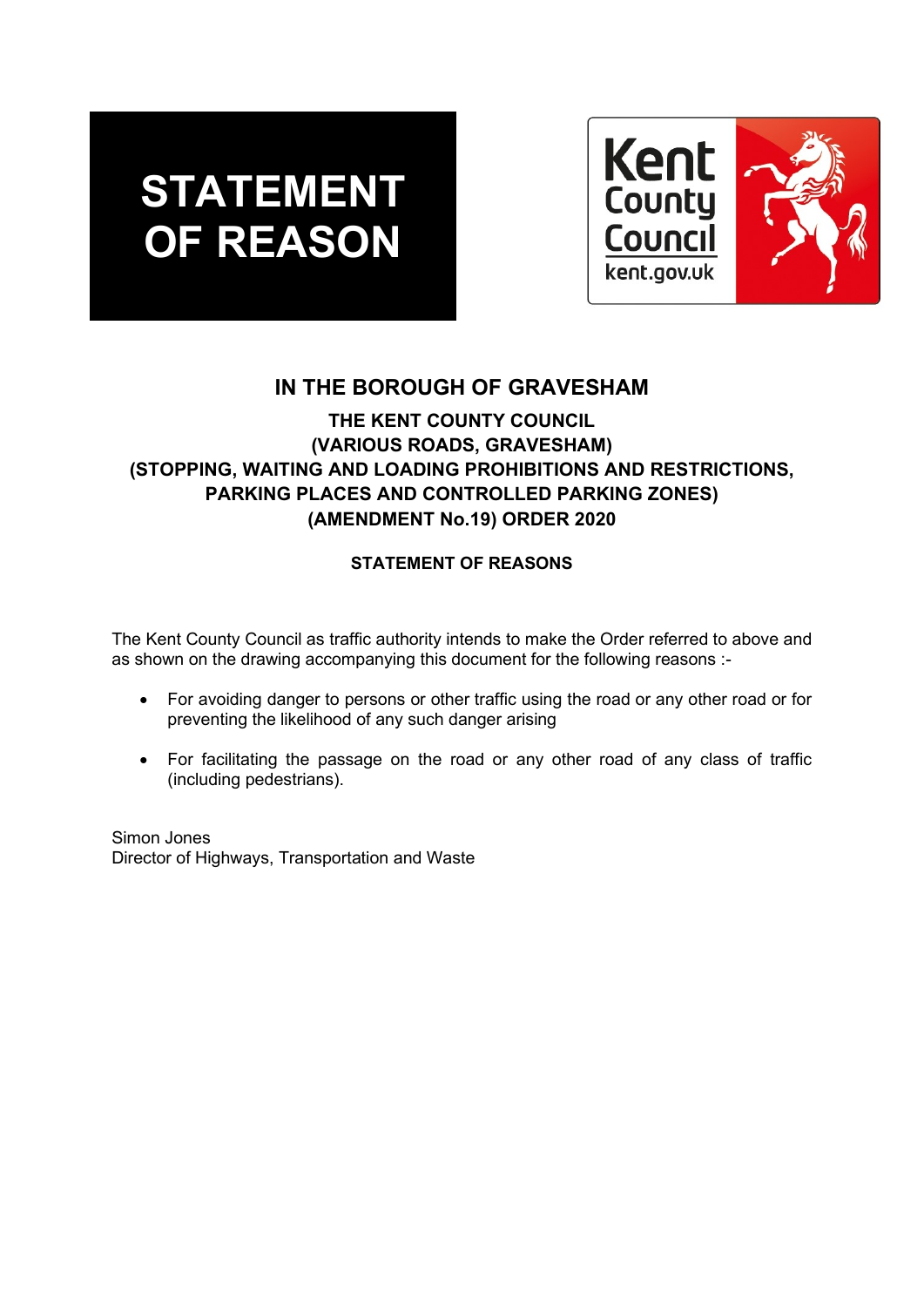## **PUBLIC NOTICE**



### **In the Borough of Gravesham**

#### **THE KENT COUNTY COUNCIL (VARIOUS ROADS, GRAVESHAM) (STOPPING, WAITING, AND LOADING PROHIBITIONS AND RESTRICTIONS, PARKING PLACES AND CONTROLLED PARKING ZONES) (AMENDMENT No.19) ORDER 2020**

NOTICE is hereby given that the Kent County Council proposes to make an Order under Sections 1, 2, 32, 35, 36, 45, 46, 47, 49, 53, 124 and Part IV of Schedule 9 to the Road Traffic Regulation Act 1984, the Traffic Management Act 2004, the Civil Enforcement of Parking Contraventions (England) General Regulations 2007 and of all other enabling powers and after consultation with the Chief Officer of Police in accordance with Part III of Schedule 9 to the Act.

The effect of the Order is to introduce double yellow lines at all times in the following lengths of roads in Shorne and Gravesham:-

**COB DRIVE – DYL –** On both sides of the junction for a distance of 29 metres in an easterly direction. **CROWN LANE - DYL –** (1) On the north side from the junction with Forge Lane for a distance of 18 metres in a westerly direction. (2) On the south side of the northern arm with The Street for a distance of 14 metres in a westerly direction. **FORGE LANE – DYL -** (1) On the eastern side from the junction with Cob Drive to a point 18 metres south and to a point 14 metres north. (2) On the north western side from the junction with Malthouse Lane to a point 10 metres north east and to a point 16 metres south west. (3) On the west side from the junction with Crown Lane for a distance of 13 metres in a northerly direction. **MALTHOUSE LANE – DYL –** On both side of the junction with Forge Lane for a distance of 14 metres in a north westerly direction. **MEADOW ROAD – DYL -** On both sides of the junction with New House Lane for a distance of 10 metres in a southerly direction. **NEW HOUSE LANE – DYL –** On both sides of the junction with Meadow Road to a point 10 metres east and 10 metres west. **THE STREET – DYL –** On the west side of the northern arm with Crown Lane for a distance of 14 metres in a southerly direction. **KITCHENER AVENUE – School Keep Clear Markings –** On the west side from a point 32 metres south of the junction with Sun Lane for a distance of 25.5 metres in a southerly direction.

A full statement of the Council's reasons for making the proposed Order, a plan indicating the location and the effect and a copy of any other Orders which will be amended by the proposed Order may be examined at Kent Highways, Transportation & Waste, Ashford Highway Depot, Henwood Industrial Estate, Unit 4 Javelin Way, Ashford, Kent TN24 8AD by appointment booked through [tro@kent.gov.uk](mailto:tro@kent.gov.uk) or viewed online from 11 December 2020 at [www.kent.gov.uk/highwaysconsultations](http://www.kent.gov.uk/highwaysconsultations)

Representations supporting or objecting to the proposed Order can be made via our website using the above link or alternatively you can write to The TRO Co-ordinator, Schemes Planning & Delivery Team, Highways, Transportation & Waste, Kent County Council, Ashford Highway Depot, Henwood Industrial Estate, Javelin Way, Ashford, TN24 8AD by 12 noon Monday 4 January 2021.

Simon Jones Director of Highways, Transportation and Waste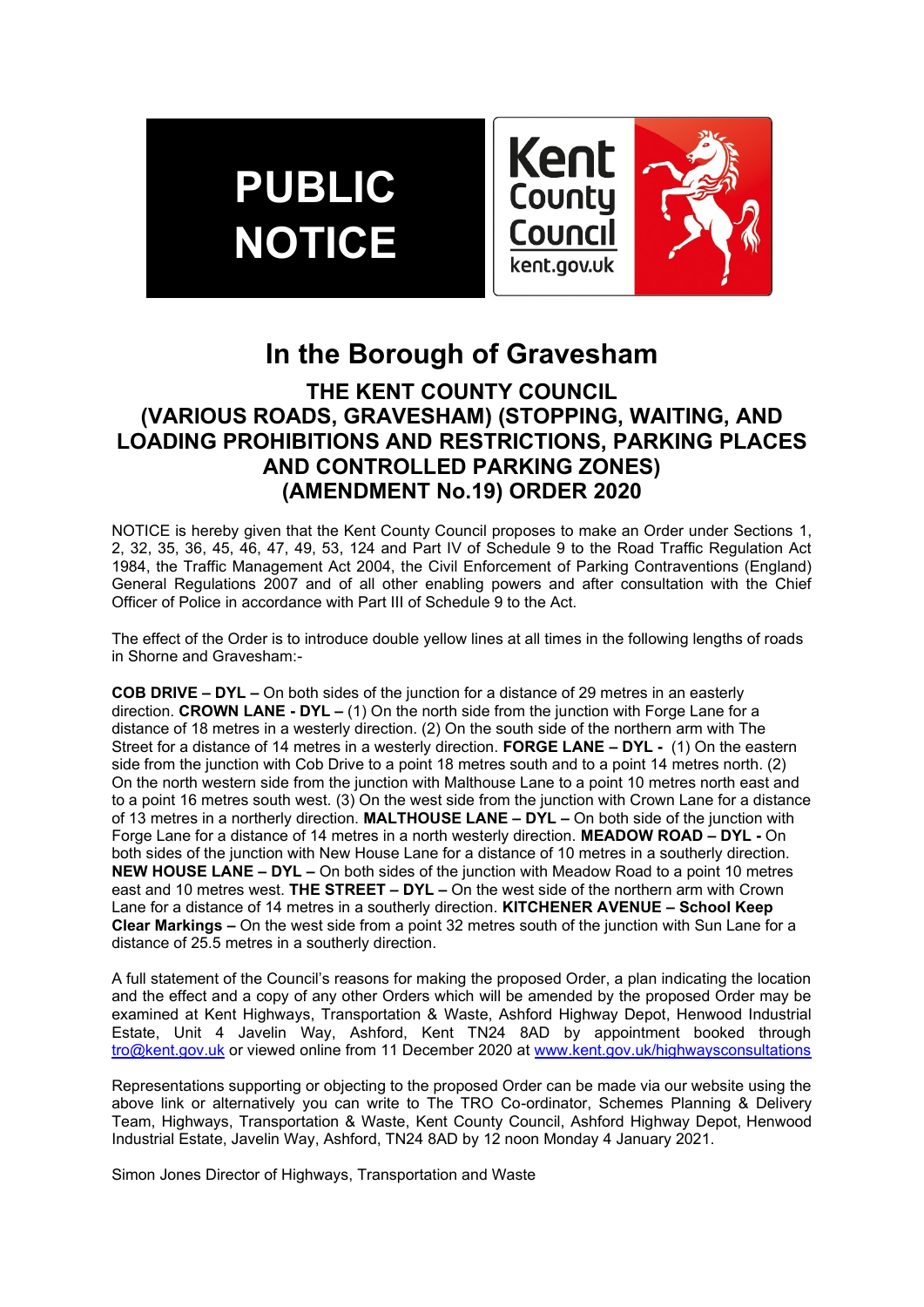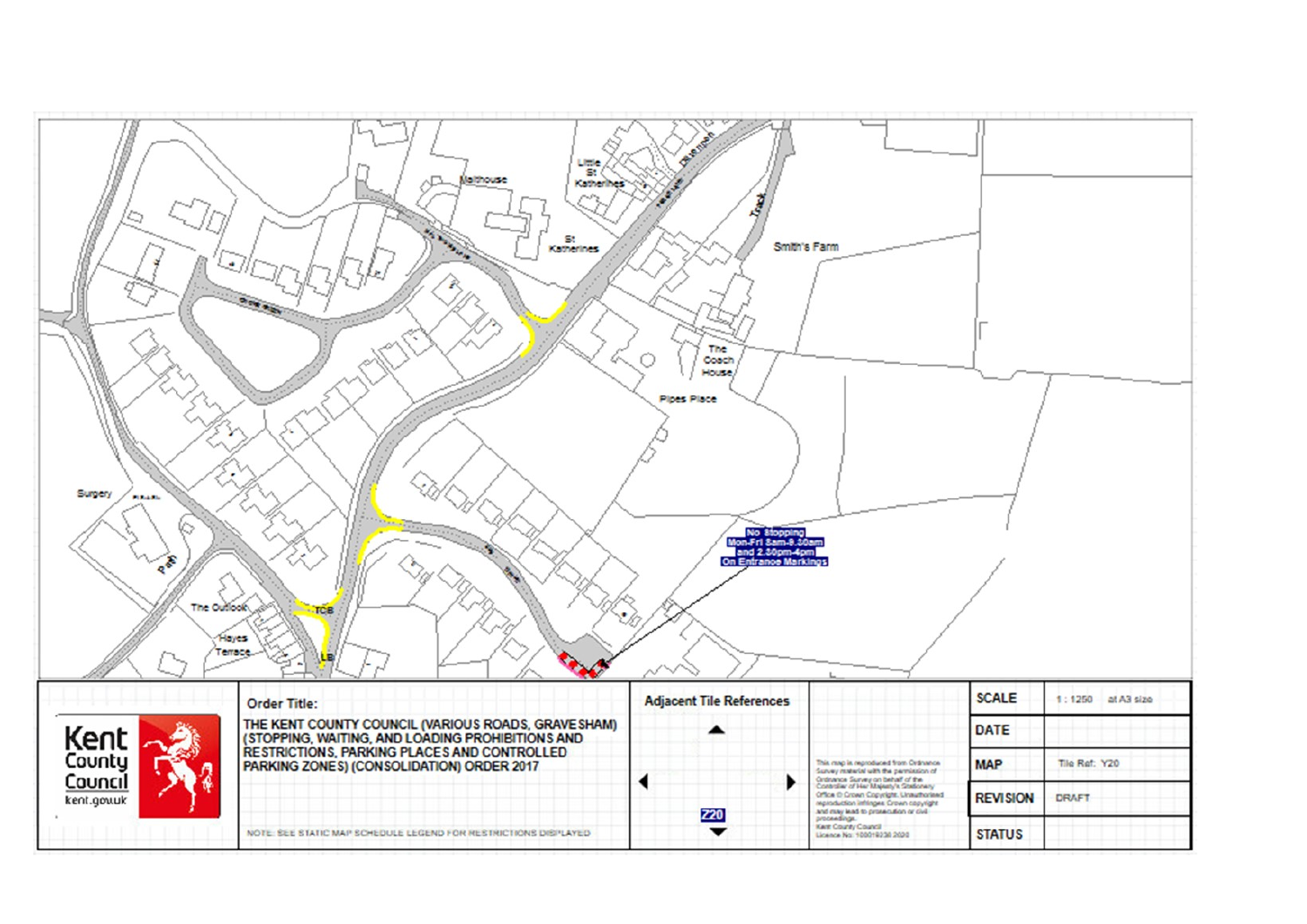